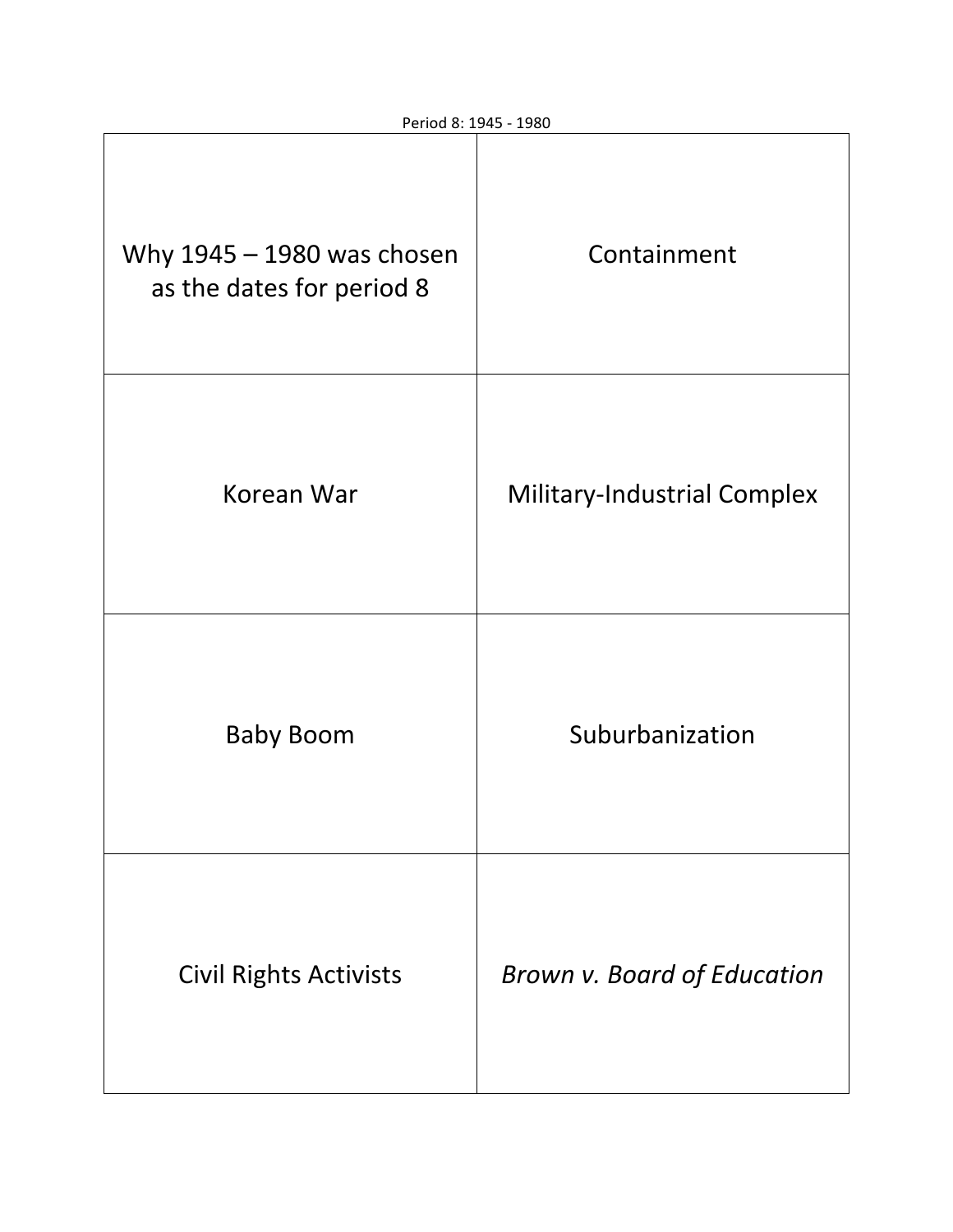| Coined by George Kennan;                                                                                                      | $1945$ = End of WWI/Beginning                                                                                                                 |
|-------------------------------------------------------------------------------------------------------------------------------|-----------------------------------------------------------------------------------------------------------------------------------------------|
| urged the US to keep                                                                                                          | of the Cold War; $1980 =$                                                                                                                     |
| communism from spreading                                                                                                      | election of Ronald Reagan,                                                                                                                    |
| (Contain communism)                                                                                                           | conservative movement                                                                                                                         |
| Eisenhower warned of a<br>drastic military buildup in his<br>farewell address                                                 | <b>Example of Containment; US</b><br>sided with South Korea against<br>communist North Korea; some<br>minor domestic opposition to<br>the war |
| More and more Americans                                                                                                       | Post WWII drastic increase in                                                                                                                 |
| moved to suburbs after WWII                                                                                                   | births in the US $(1946 - 1964)$ ;                                                                                                            |
| (cars, Interstate Highway                                                                                                     | led to future issues with Social                                                                                                              |
| System, Levittown)                                                                                                            | Security                                                                                                                                      |
| 1954 Supreme Court Case that<br>ruled separate facilities based<br>on race inherently unequal.<br>Reversed Plessy v. Ferguson | Used various techniques (sit-<br>ins, legal challenges, etc.);<br>post-1965, debates emerged<br>over the proper role of<br>activists          |

Period 8: 1945 - 1980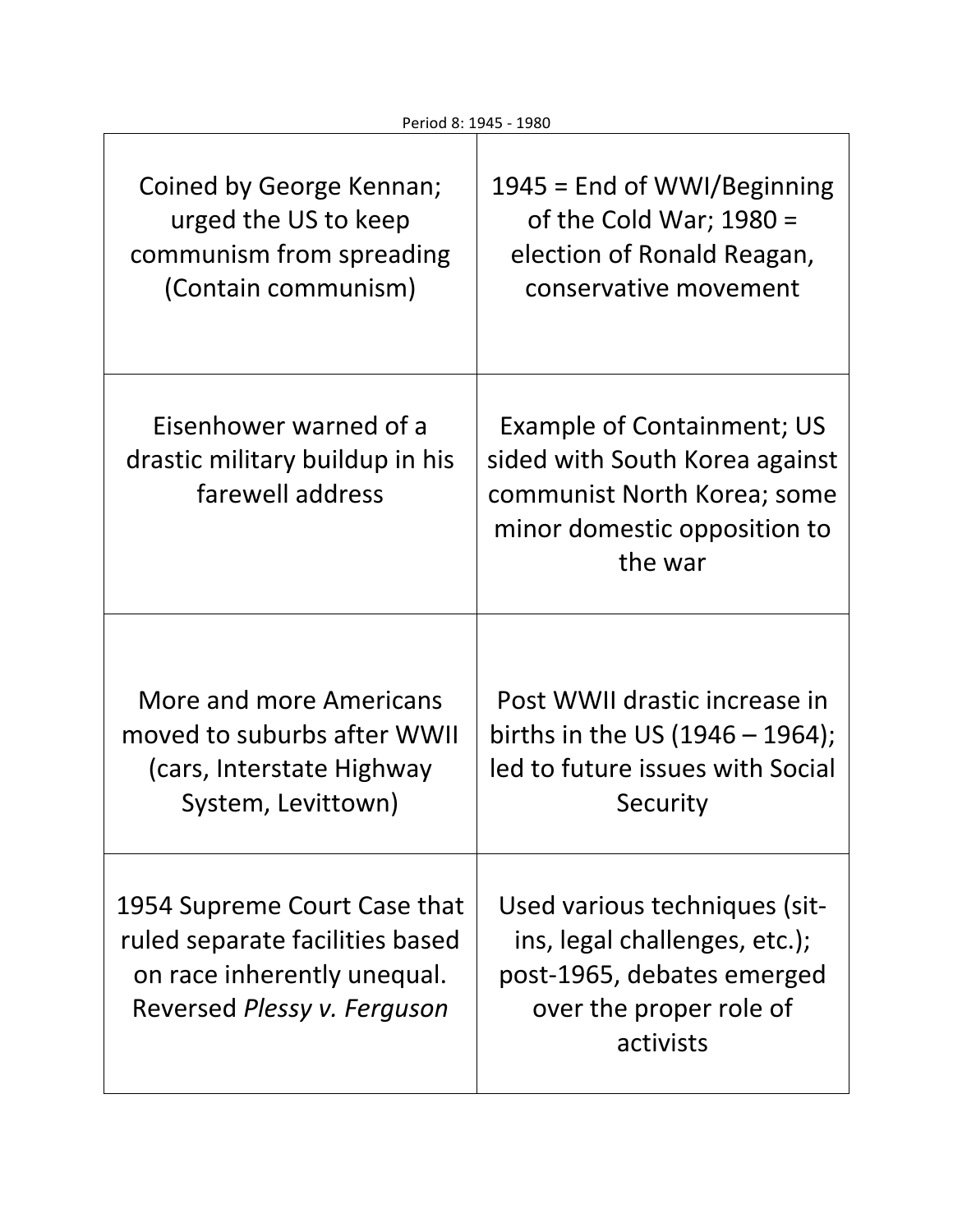| Sunbelt                       | <b>Great Society</b> |
|-------------------------------|----------------------|
| Immigration Laws of 1965      | Vietnam War          |
| Counterculture                | Détente              |
| <b>Environmental Problems</b> |                      |